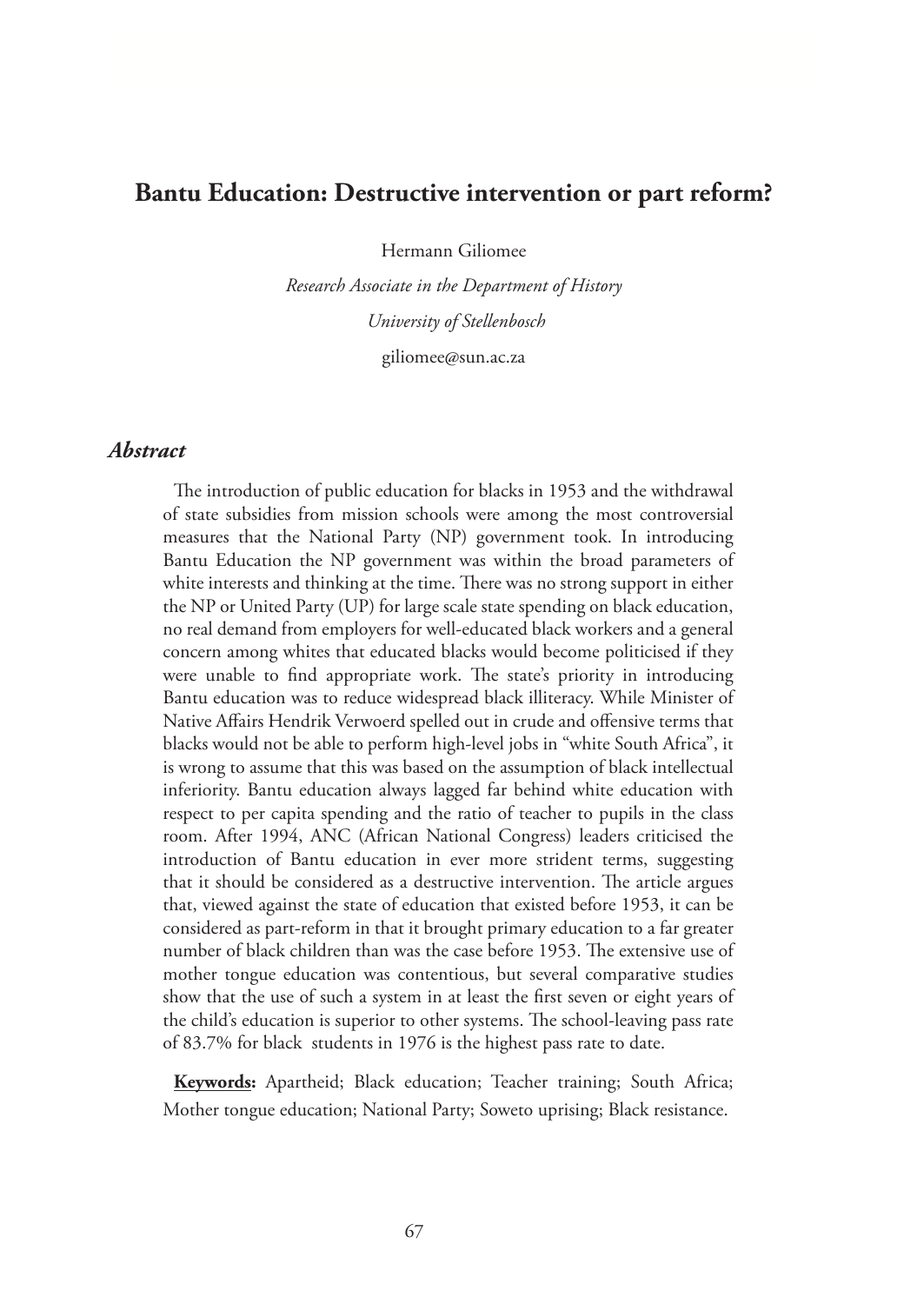#### **Introduction**

In 1954, under National Party (NP) rule, the state took over most of the coloured and black schools that had been under the control of missions and churches. It created a special state department to control black education. Among commentators strongly opposed to apartheid there were two different responses to what became known as Bantu education. On the one hand there were those who regarded it as a policy conceived in bad faith. They believed that it should be considered as a destructive form of intervention, leaving the education of blacks in a worse state than before. They asserted that Hendrik Verwoerd, its political architect, deliberately starved black education of funds to make certain that black children remained poorly educated. In 1962, Albert Luthuli, President of the African National Congress (ANC), described Bantu education as "a huge deceit". IB Tabata, leader of the Non-European Unity Movement, called the policy "education for barbarism".1 Although it is conceded that under Bantu education there was a strong increase of black pupils, these commentators considered the policy as a destructive form of intervention.

Opposed are those who point out that while spending on Bantu education was highly unequal to that on white education, the policy's effects were not universally negative, and that some aspects could be considered as part-reform. They stress that the previous system of education, provided by churches and missions, was close to collapse by the early 1950s. The black labour force in the cities was unsettled, lacking housing, transport and proper wages, and youths were seen to be uncontrollable. As Jonathan Hyslop notes, Bantu education succeeded in drawing the youth into a mass system of primary education that provided a better quality labour force. It was, he emphasises, "grossly inegalitarian and racist", but "parents supported it and the attempts to boycott it failed for nearly two decades."2 This article's point of departure is similar to that of Hyslop in highlighting the need for appropriately trained labour as a major consideration of governments, like the South African one, which introduced mass education at a time of rapid industrialisation.<sup>3</sup>

<sup>1</sup> A Luthuli, *Let my people go* (London, Fount Paperbacks, 1962), pp. 176-177.

<sup>2</sup> J Hyslop, "'A destruction coming in': Bantu education as a response to social crisis"; P Bonner et al. (eds.) *Apartheid's Genesis, 1935-1962* (Johannesburg, Ravan, 1993), pp. 393-410. See also his *The Class Room Struggle* cited further on.

<sup>3</sup> This article builds on a previous contribution by me: "A note on Bantu Education", *South African Journal of Economics*, 77(1), pp. 190-198.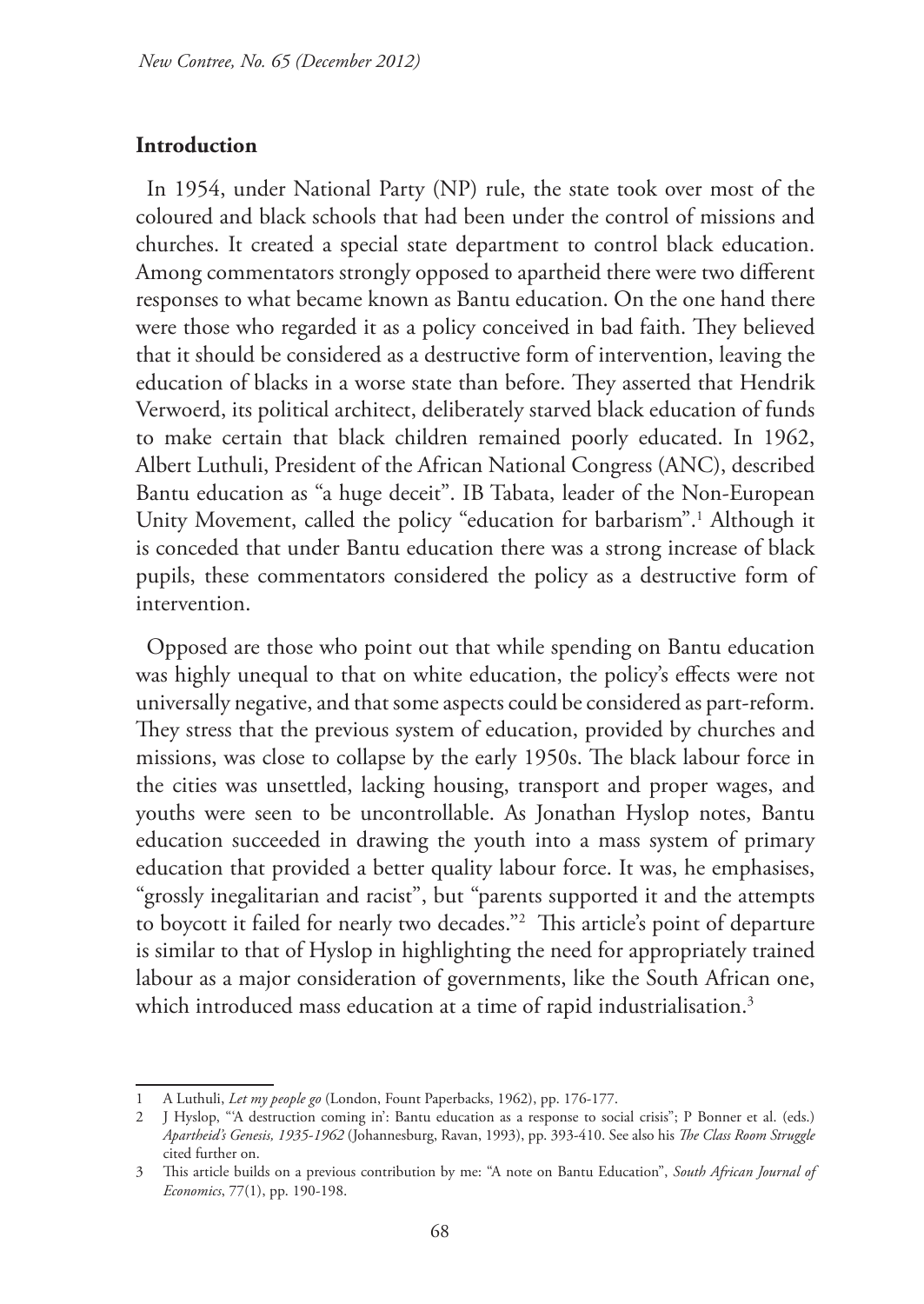Senior officials in Department of Bantu Education found conditions in the pre-1954 system shocking. Some of the churches and missionary societies insisted on baptising children before admitting them to their school. Some used this as a device to boost their membership. There was very little parental involvement. A Bantu language was only rarely used as a medium of instruction. Illiteracy was rife. The Department considered wiping this out as its priority. Given what a director-general of the department called "overwhelming black numbers", it was impossible to introduce compulsory school attendance. Instead, the Department asked parents to commit themselves to enrol their children for at least four years.<sup>4</sup>

## **Different perspectives**

In the treatment of the policy there is a significant difference between those writing in the first ten years after it had been introduced and those who published their work after 1994. In the former instance, scholars generally did not suggest that the issue of racial inferiority was an important concept in Verwoerd's line of argument. Eric Walker, for instance, quotes him as stating that the government wanted education to meet two demands: Its roots had to be in "the spirit and being of Bantu society", and the system had to take into account the fact that for blacks there was "no place in the European community above certain forms of labour."

Walker notes Verwoerd's statement that while there was no limit to the educational heights that the pick of black pupils might attain, teachers should not teach the rank and file as if they were all destined to go as far as Standard VI.<sup>5</sup> Verwoerd, in other words, did not say that blacks generally were intellectually inferior, but that they could not expect to perform skilled, clerical or professional jobs outside the homelands. Gwendolen Carter, a wellregarded Africanist, wrote: "There was much that made sense in the Nationalist arguments. It is obvious that the lack of opportunities in the South African context for Africans with advanced training makes them frustrated and bitter. Moreover, it is hard to deny the importance of basing education on the culture of the particular group".6 She refers without criticism to Verwoerd's

<sup>4</sup> J Rousseau, "Iets oor Bantoe-onderwys", WJ Verwoerd (compiler), *Verwoerd: So onthou ons hom* (Pretoria, Protea, 2001), p. 175.

<sup>5</sup> E Walker, *A history of Southern Africa* (London, Longmans Green, 1975), p. 900.

<sup>6</sup> G Carter, *The politics of inequality: South Africa since 1948* (London, Thames and Hudson, 1958), pp. 104-105.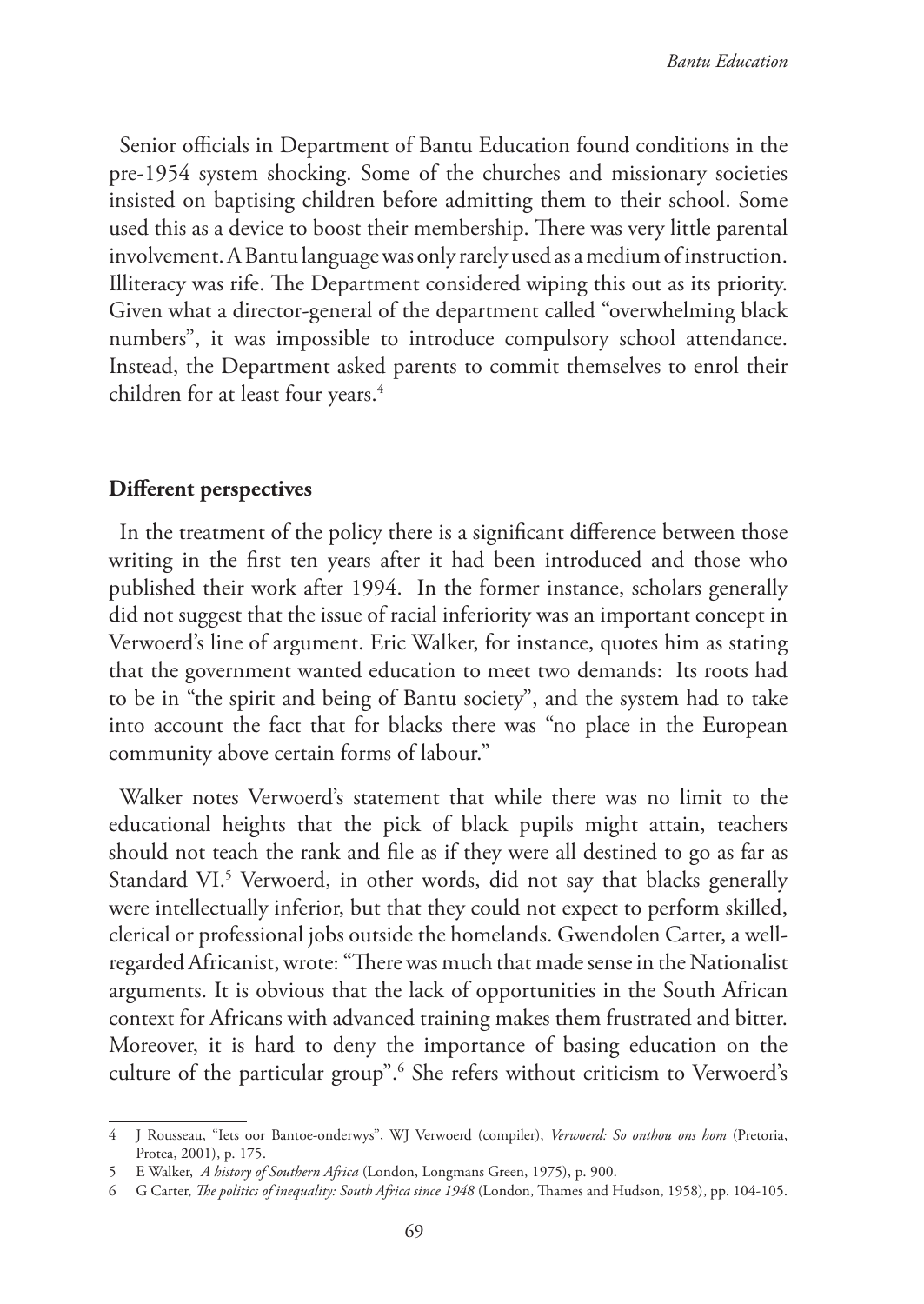vision of the homelands as areas where job opportunities would arise to which blacks could not aspire elsewhere.7 But Carter, an American scholar, was not affected by the bitter political rivalries between the two white communities and between whites and blacks during the 1950s.

Fifty years later the situation had changed dramatically. In 2000 the fifth edition of the most widely read general history of South Africa of Thompson and Wilson was published. Here it is argued that both the Eiselen report, on which the policy was based, and Act 47 of 1953, which introduced Bantu education, operated on the "assumption of an inferior potential in African minds" and were "explicitly designed to prepare blacks for an inferior place in society".8 In a previous edition (published in 1987) there is no reference to such assumptions or designs. The 2000 edition is a reflection of the fact that a new government preoccupied with white racism had come to power. Apartheid was no longer seen only as a wrong or misguided policy, but as evil. This view is absent in most of the writings of the 1950s and 1960s.<sup>9</sup>

By 2012, with an ANC government completing its second decade in power, it was no longer possible to deny the crisis in black education. Instead of examining the systemic faults dispassionately, the tendency in the ranks of ANC politicians and black commentators has been to seek the roots of the failure in the system of Bantu education introduced fifty or sixty years earlier. Addressing the education department's failure to deliver textbooks to some schools in Limpopo, President Jacob Zuma said:

What is happening today is what Verwoerd did, where the black majority were historically not given education. We are dealing with a system that had put black people back for centuries.

According to Zuma, Verwoerd was responsible for the textbook crisis in Limpopo. $10$ 

Redi Tlhabi, who interviewed Zuma on Talk Radio 702, expressed outrage over the president's remark that he did not know who was to blame for the textbook scandal, but she agreed with him about Verwoerd.

<sup>7</sup> G Carter, *The politics of inequality*, pp. 102-103.

<sup>8</sup> TRH Davenport and C Saunders, *South Africa: A modern history* (London, Macmillan, 2000), p. 674. Compare TRH Davenport, *South Africa: A modern history* (Johannesburg, Macmillan, 1987), p. 375.

<sup>9</sup> See, for instance, M Wilson, "The growth of peasant communities", LM Thompson and M Wilson (eds), *Oxford history of South Africa* (Oxford, Oxford University Press, 1969), 1, pp. 78-79.

<sup>10</sup> *The Citizen*, 23 July 2012.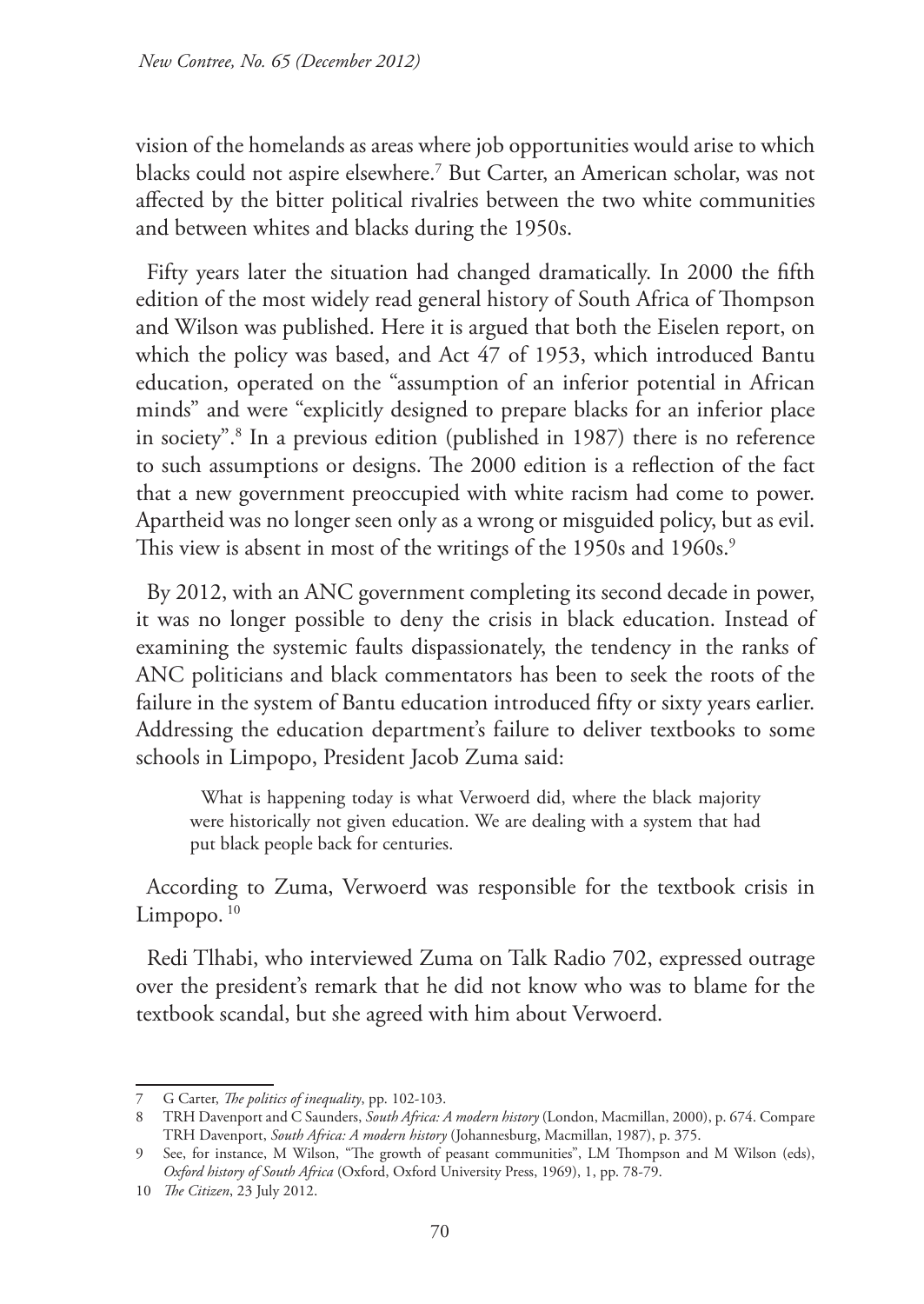The president was right in that Verwoerd worked to create a system that was intent on stifling the black child and making sure that she or he did not thrive …Today, in 2012, I did not expect that the "liberation party [the ANC] would want to further Verwoerd's goals: to keep the black child poor, uneducated and deprived.<sup>11</sup>

President Zuma's comments attracted a retort from Mamphela Ramphele, a product of Bantu education and a former University of Cape Town Vice-Chancellor. Speaking at an education conference she commented on the current state of black education: "The monumental failure in South Africa was not Hendrik Verwoerd's fault but that of the current government". She continued:12

Children under apartheid's 'gutter education' were better educated than children are today.

In the course of 2012 other leading black politicians also blamed Verwoerd and Bantu education for failures in black education. An interviewer pointed out to Angie Motshekga, Minister of Basic Education, that while the education system in South Africa has a budget that is higher than most African counties, its results were poorer. She responded that this was due to the "massive backlog that we inherited going back to 1948."13 Senzo Mchunu, MEC for Education in KwaZulu-Natal, declared:<sup>14</sup>

One of the points we found was a problem in Maths and Science. It was Verwoerd who made the subjects difficult because he thought blacks would be a threat to him.

In Parliament, ANC deputy chief whip Mmamoloko Kunbayi stated that "proper education has been withheld from blacks since 1948. It is the fault of apartheid that our education system is now so poor."15 It is true that education for blacks remained inferior to that of whites until 1994, with a huge gap in per capita spending that only started to narrow after 1970, but to suggest that blacks were denied any education under NP rule represents a travesty of the truth.

Outside the ranks of politicians, the views of Bantu education is more nuanced. A recent study drew on interviews of a sample of retired teachers who

<sup>11</sup> *Sunday Times*, 29 July 2012.

<sup>12</sup> *SA Time*, 25 July 2012.

<sup>13</sup> *Sunday Times*, 9 December 2012, "So many Questions by Chris Barron."

<sup>14</sup> *X Press*, 25 July 2012.

<sup>15</sup> *Die Burger*, 17 November 2012, p. 13.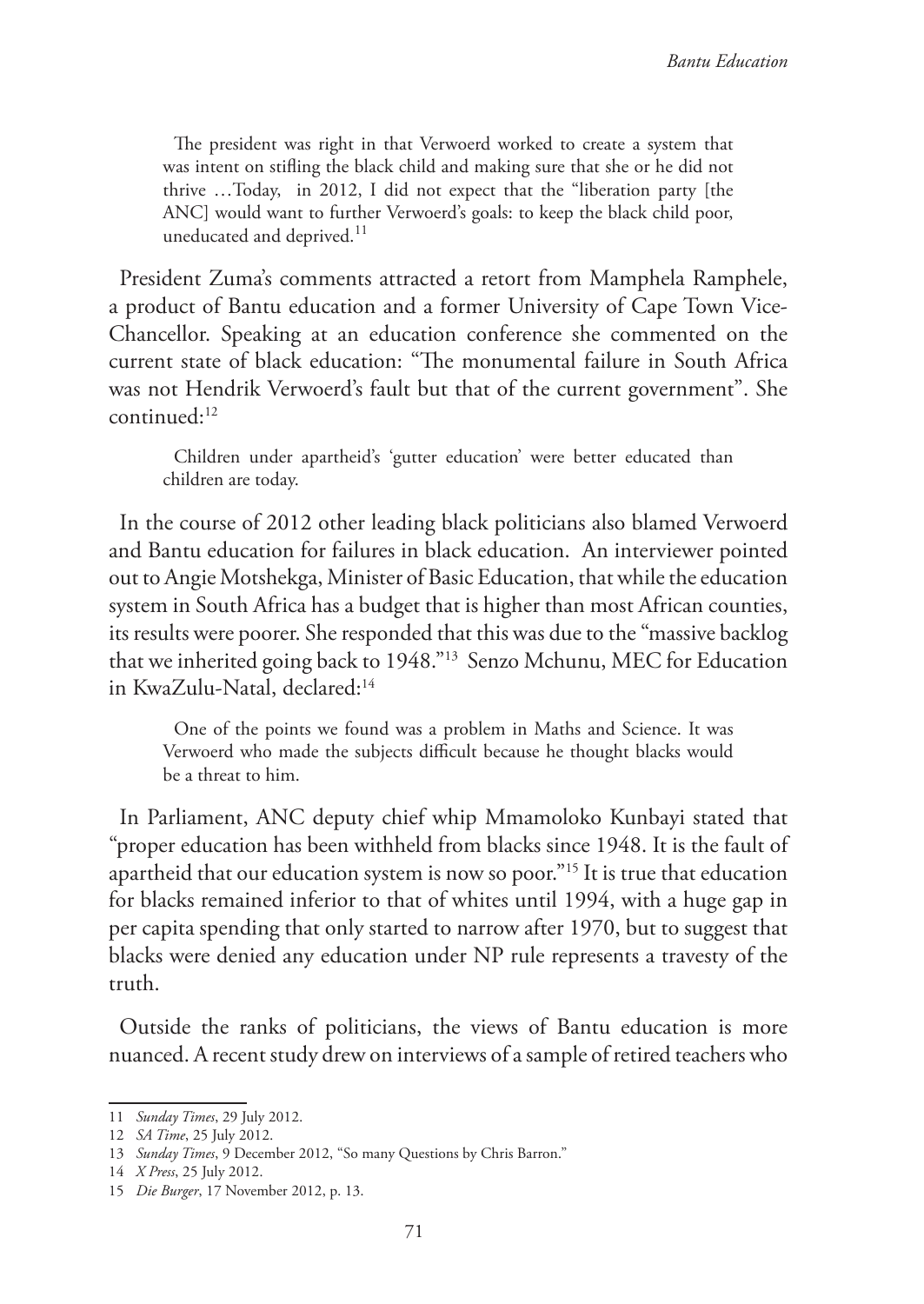were employed in the Bantu education system. They stress the discrimination and inequities, but also mention positive aspects. The teaching principles were sound, their training appropriately equipped teachers to teach, and teachers were respected and were good role models.<sup>16</sup>

This article does not attempt a comprehensive investigation of Bantu education but seeks to examine the main charges against the policy made by those who regard the policy as a destructive form of intervention. They are:

- Verwoerd closed down a functioning system of black education that included some good mission schools such as Lovedale and Healdtown.
- He stunted black development by insisting on mother-tongue education.
- His policy was based on "the assumption of an inferior potential of African minds" and was "explicitly designed to prepare blacks for a subordinate place in society".17
- He discouraged the teaching of Mathematics and Science.
- The policy deliberately starved black education of funds.
- The system did not train enough black teachers, giving rise to large classes, which negatively affected the quality of teaching.

It is important to go back to the founding years of the Bantu Education system to establish whether these charges are true. Put in quote marks, they are discussed in the following subsections.

# **Bantu Education: "Based on racist assumptions"**

Those who charge Verwoerd with implementing a policy with racist assumptions usually base it on a reading of his speech in Parliament in 1953, when he introduced the policy. He attacked the existing policy, which, in his words, showed the black man "the green pastures of the European but still did not allow him to graze there." He said:

Education should have its roots entirely in the Native areas and in the Native environment and the Native community… The Bantu must be guided to serve his own community in all respects. There is no place for him in the European community above the level of certain forms of labour. Within his

<sup>16</sup> CS le Roux, Post-graduate education students oral history research: A Review of retired teachers, experiences and perspectives of the Bantu education system", *Yesterday&Today*, 8, December 2012.

<sup>17</sup> R Davenport and C Saunders, *South Africa: A modern history*, p. 674.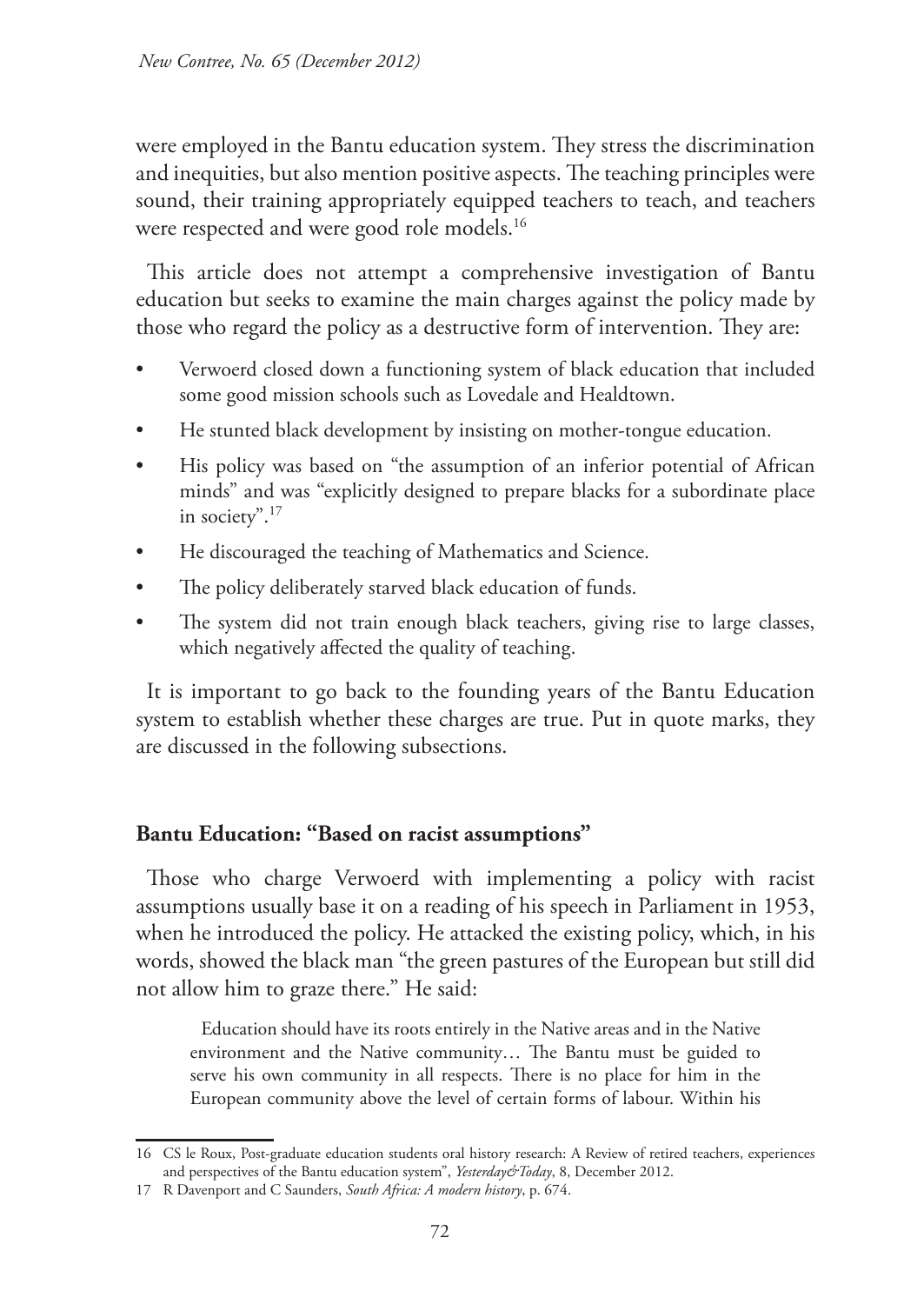own community, however, all doors are open.

This comment is often distorted by quoting only the first part – "There is no place for him in the European community above certain forms of labour" – and by omitting the qualifier that Verwoerd added: "Within his own community, however, all doors are open."18 The first part of the quote sounds very harsh, but it was not out of line with the policy that the UP government followed up to 1948. A study states:<sup>19</sup>

"The overwhelming demand among urban employers was for workers with basic literacy, who could be employed as unskilled labour. In most cases 'tribal labour' was preferred."

There was little demand for black workers who had completed the more advanced standards. Unlike the 1970s, there was no rush among employers to break down the colour bar in industry. The *Financial Mail* reported that "non-white" workers took over only 36 000 "white" jobs during the 1950s.<sup>20</sup>

The previous United Party (UP) government had also seen little need for the training of large numbers of black artisans for employment in the common area. The policy emphasised the training of whites for skilled labour in the so-called "white areas". Blacks could only expect to do skilled work in the reserves. In terms very similar to those Verwoerd would use later, the secretary of the Department of Native Affairs told the De Villiers Commission on Technical and Vocational Training in 1947 that "the unfolding of extensive government development schemes" in the reserves would produce a large number of skilled posts.<sup>21</sup> Verwoerd's formulation in 1953 affirmed what was already the situation on the ground. Blacks had always been excluded from skilled or other advanced jobs in the private sector and in the central state bureaucracy. What was new was the creation of new opportunities for blacks in the homelands and what was called "serving their own people".<sup>22</sup>

It is ironic that Verwoerd is today branded as a racist when he is on record explicitly rejecting biological racism. In his lecture notes at Stellenbosch University he dismissed the idea of biological differences among the big races, adding that because there were no differences, "this was not really a

<sup>18</sup> AN Pelzer (ed.), *Verwoerd speaks* (Johannesburg, APB, 1968), p. 83.

<sup>19</sup> D Posel, *The making of apartheid* (Oxford, Clarendon Press, 1997), p. 186.

<sup>20</sup> *Financial Mail,* 14 July 1967, Supplement, p. 43.

<sup>21</sup> J Hyslop, *The class room struggle: Policy and resistance in South Africa* (Pietermaritzburg, UN Press, 1993), pp. 4-5.

<sup>22</sup> G Carter, *The politics of inequality*, pp. 102-103.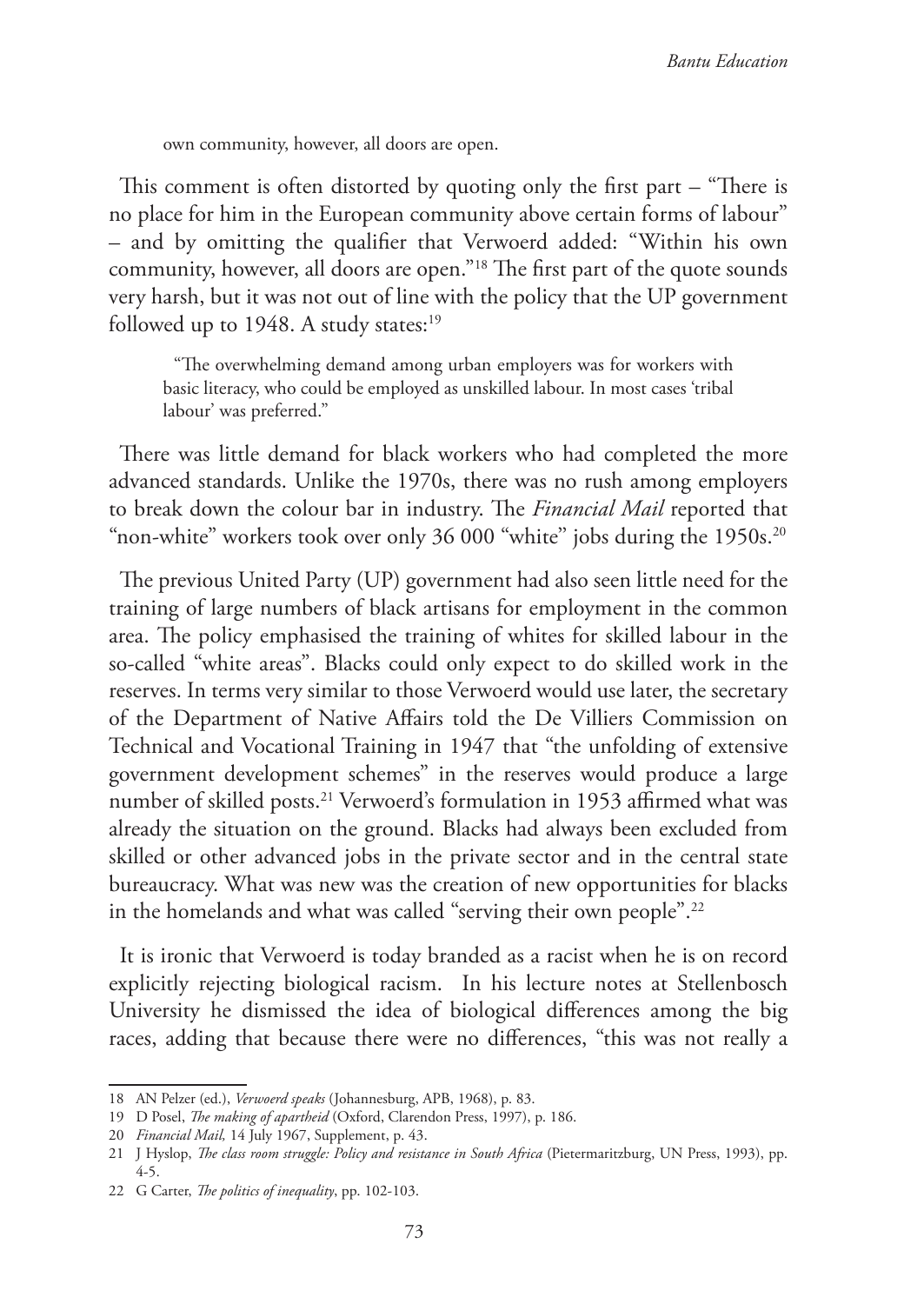factor in the development of a higher civilization by the Caucasian race." He also rejected the notion of different innate abilities. He observed that what appeared to be differences in skills in the case of Europeans and Africans were simply differences in culture as a result of historical experience.<sup>23</sup> In the first few weeks of his term as Minister of Native Affairs, Verwoerd made an astounding proposal, which historians have surprisingly ignored. It shows that he initially did not intend to limit opportunities for blacks to do advanced jobs to the homelands. On 5 December 1950, six weeks after he had become a minister, a meeting took place at his request with the members of the Native Representative Council (NRC). Among whom there were several leading ANC figures. Stating that he expected large numbers of blacks to remain in the big cities for many years, Verwoerd announced that the government planned to give blacks "the greatest possible measure of self-government" in these urban areas. All the work in these townships would have to be done by their own people, enabling blacks to pursue "a full life of work and service." Blacks had to be educated to be sufficiently competent in many spheres, the only qualification being that they would have to place their knowledge exclusively at the service of black people.

Verwoerd invited the NRC members to meet him after the session for a "comprehensive interview" about these matters and to put forward proposals, offering a prompt reply from government to their representations.<sup>24</sup> The NRC did not take up the offer and it is easy to see why. The urban black elite demanded representation on all levels of government in common with whites. Verwoerd's proposal fell far short of that. It was made in the context of complete segregation and Verwoerd spoke as a representative of a government that they viewed with grave suspicion. This moment signalled a fateful turning point in South African politics. A new field for black politics could have been opened up if Verwoerd's offer had been accepted, particularly if it set in motion a political process that led to talks between the government and the urban black leadership on the election of black urban councils, the formula for the allocation of revenue, the staffing of the local councils' bureaucracy, property ownership and opportunities for black business. It would have opened up a whole new area for the development of black managerial and administrative capacity, something that the country would sorely lack when whites handed

<sup>23</sup> R Millar, "Science and society in the early career of HF Verwoerd", *Journal of Southern African Studies*, 19, 4, 1993, pp. 636-646.

<sup>24</sup> AN Pelzer (ed.), *Verwoerd speaks*, pp. 28-30.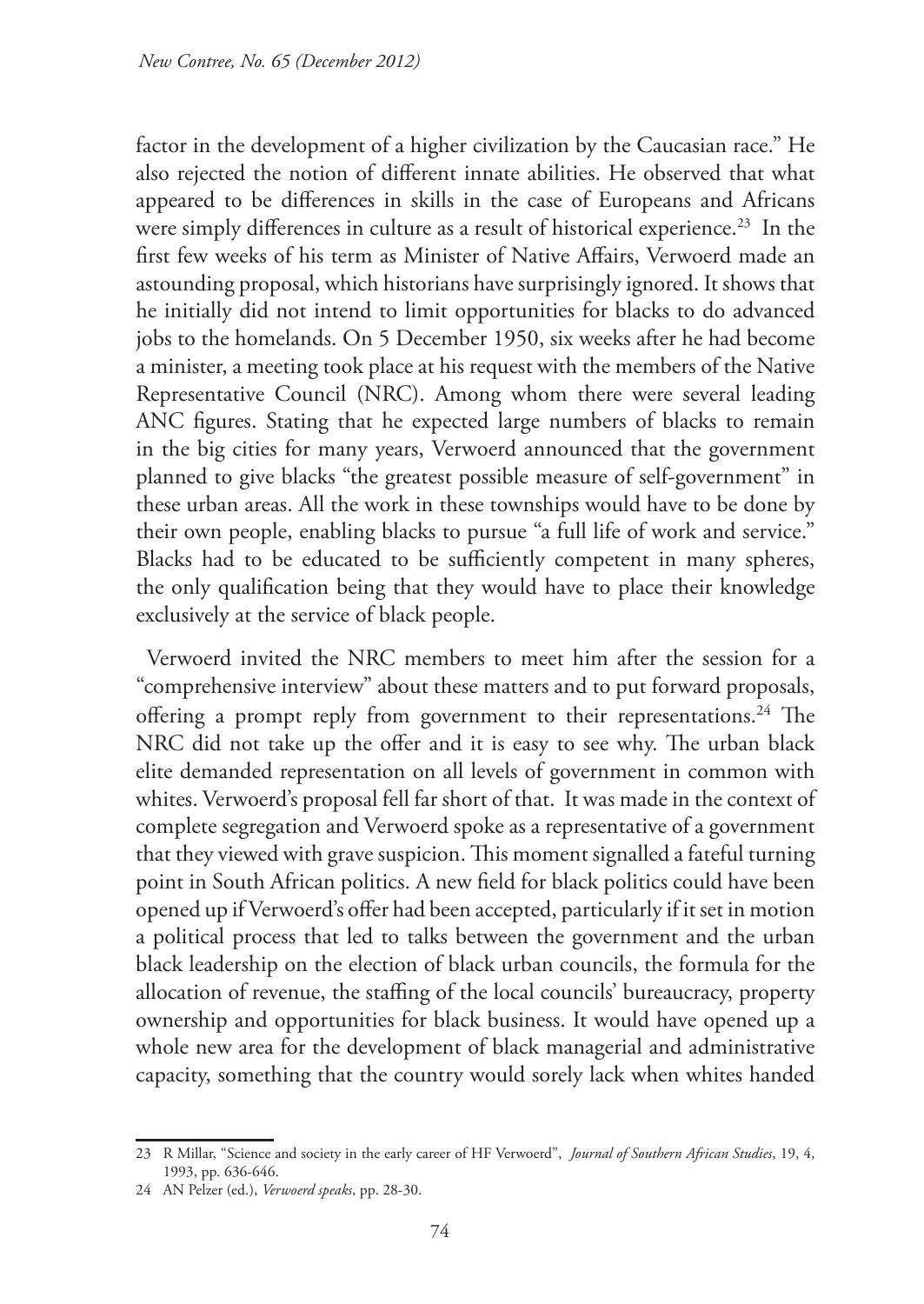over power in 1994.<sup>25</sup> After his meeting with the NRC members Verwoerd embarked on his policy that singled out the homelands as the only places where blacks could fulfil their political and professional aspirations. He tied the education system closely to the political system. Black high schools would not be built in urban areas, and the training of black teachers should preferably take place in the homelands.<sup>26</sup>

## **Bantu Education "closing down a functioning system"**

Missionary societies dominated the provision of black and coloured education before the National Party came to power in 1948. In 1939 the Minister of Education in the United Party government admitted that two thirds of black children were without any school experience whatsoever.<sup>27</sup> During the war years the government improved the provision of education to blacks considerably, but by 1950 less than half of black children between the ages of 7 and 16 were attending school, and only 2.6% of black pupils were enrolled in post-primary standards. The average black child spent only four years in school.

Among the mission schools there were a few well-performing high schools but, as Hyslop commented, the renowned reputation of these schools "should not obscure the fact that most mission schools were poor primary schools with large dropout rates" and that the "mission system was breaking down at all levels."28 With the demand for education growing rapidly, schools had to take in far more children than they could teach effectively. The state helped by providing salaries for approved teaching posts, but overall state aid was insufficient to modernise the entire system. School buildings were dilapidated and classes overcrowded. Most schools were understaffed and there was a severe shortage of competent teachers.

After the Second World War, both the United Party government and the NRC, the main body for articulating black opinion, sensed that the system of black education was in need of drastic overhaul. But there were some important sticking points. Most important was the question of funding. ZK Matthews, the leading black authority on education and a prominent member of the

<sup>25</sup> H Giliomee and B Mbenga (eds.), *New History of South Africa* (Cape Town,Tafelberg, 2007), pp. 420-432.

<sup>26</sup> A Paton, *Apartheid and the archbishop* (Cape Town, David Philip, 1973), p. 232.

<sup>27</sup> *Cape Times*, 18 May 1939.

<sup>28</sup> J Hyslop, *The class room struggle,* pp. 8-11.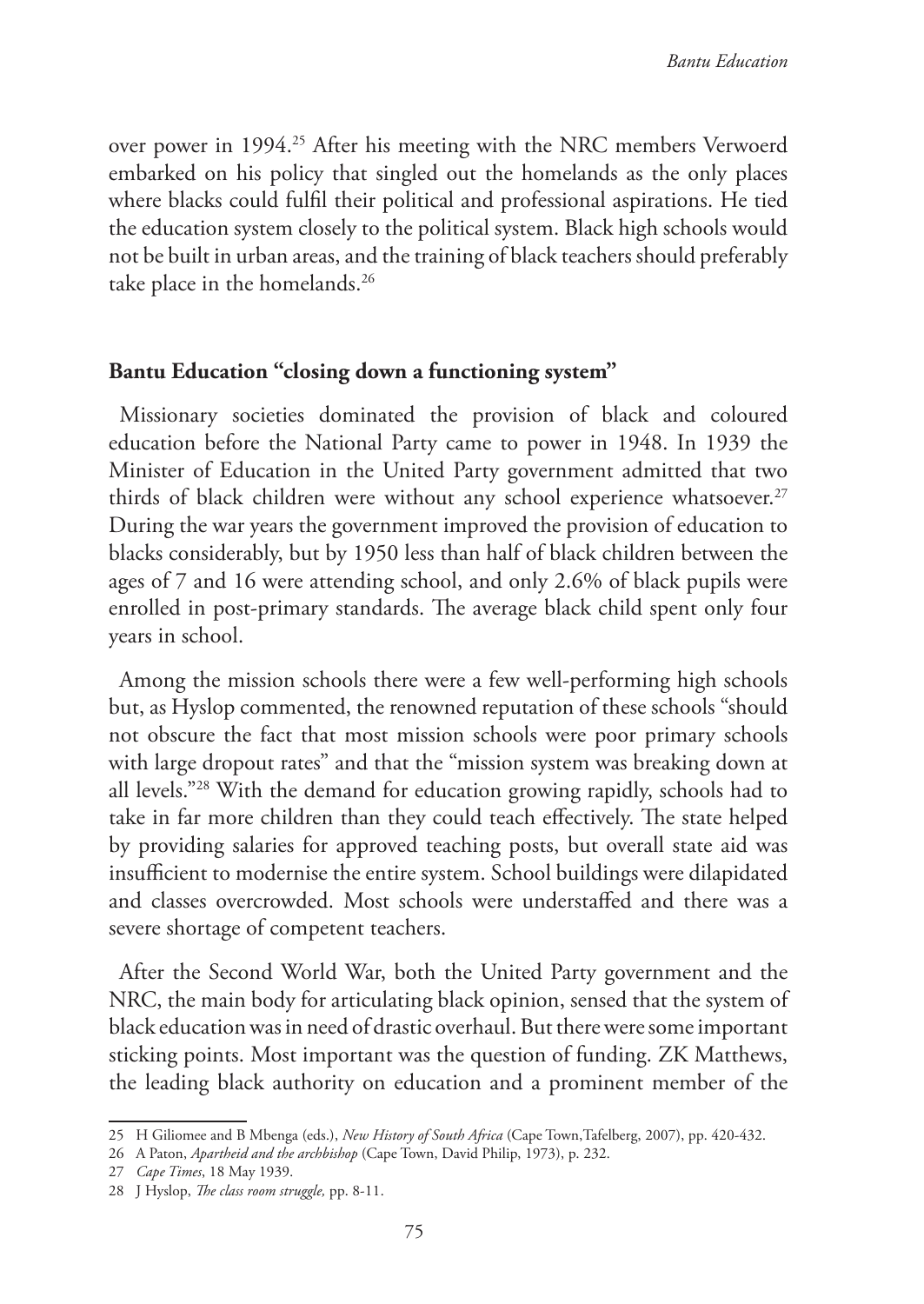ANC, pleaded for a programme of modernisation in terms that, implicitly at least, meant apportioning resources for equal educational opportunities. But whites baulked at the expense. RFA Hoernlé, a leading liberal, observed that while a large number of the white voters did not mind "native education" as such, it would be suicide in most constituencies for a Member of Parliament "to advocate, let alone vote for, the proposal that whites should be taxed in order that natives could be educated."29

Apart from opposing an increased tax burden, there was a general sense that white supremacy was clearly incompatible with a better educated black labour force steadily moving up to strategic levels of the economy. Recognising this, JG Strijdom, Transvaal NP leader, warned NP leader DF Malan in 1946 that it would be impossible to maintain racial discrimination if the level of black education was steadily improved. "Our church ministers," he added, "were far too eager to compete with other missionary societies in trying to provide the most education to blacks." It would lead to demands for equal rights from educated people, which, if refused, would lead to "bloody clashes and revolutions."30

To put it in non-racist terms, by modernising the provision of education to subordinates, however incompletely, the apartheid state ran the risk of sowing the seeds of its own destruction. An opinion survey conducted years later in 1981 (See Image 1) showed that black children's rejection of segregation steadily increased with higher education levels. About half of the children with only 4 years of schooling said whites could keep their own housing areas and schools, against only a third of those in Standards 7 to 9 (Grades 9-11), and only one tenth of those in Std. 10 (Grade 12) and higher.<sup>31</sup>

<sup>29</sup> RFA Hoernlé, *South African native policy and the liberal spirit* (Johannesburg, Witwatersrand University Press, 1939), p. 18.

<sup>30</sup> HB Thom, *DF Malan* (Cape Town, Tafelberg, 1980), p. 279.

<sup>31</sup> H Giliomee and L Schlemmer, *From Apartheid to nation-building* (Cape Town, Oxford University Press, 1989), p. 119.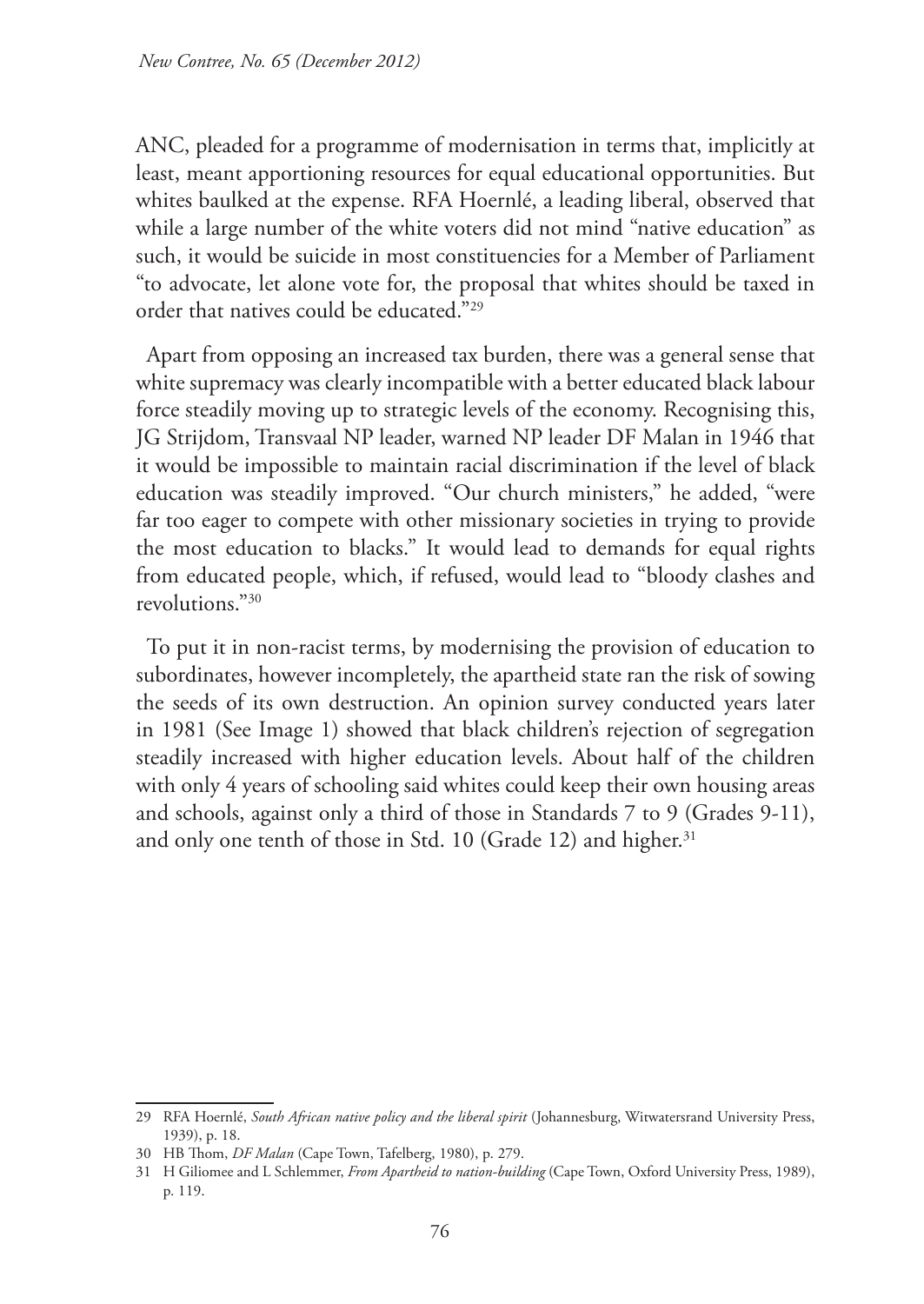| <b>Level of Education</b>       |                                                |                                 |                                     |                       |  |  |  |  |  |  |
|---------------------------------|------------------------------------------------|---------------------------------|-------------------------------------|-----------------------|--|--|--|--|--|--|
|                                 | Std. 2 or<br>below<br>[Grades 4]<br>and below] | Std. $3$ to $6$<br>[Grades 5-8] | Std. 7 to 9<br>[Grades]<br>$9-11$ ] | Std. 10<br>[Grade 12] |  |  |  |  |  |  |
| Whites can have their own       |                                                |                                 |                                     |                       |  |  |  |  |  |  |
| Laws against mixed<br>marriages | 70                                             | 65                              | 45                                  | 18                    |  |  |  |  |  |  |
| Own housing areas               | 62                                             | 52                              | 32                                  | 15                    |  |  |  |  |  |  |
| Own schools                     | 53                                             | 34                              | 26                                  | 13                    |  |  |  |  |  |  |
| Farmlands                       | 47                                             | 38                              | 29                                  | 11                    |  |  |  |  |  |  |
| Recreation facilities           | 41                                             | 26                              | 18                                  | $\overline{c}$        |  |  |  |  |  |  |
| Transport and buses             | 36                                             | 26                              | 18                                  | $\overline{2}$        |  |  |  |  |  |  |

Image 1: Black political responses (%) according to education (1981 survey)

Note: Only percentages accepting segregation are given.

Source: H Giliomee and L Schlemmer, *From Apartheid to nation-building,* p. 119.

Yet, for the Afrikaner nationalists to deny subordinates a proper education would undermine their self-conception as people committed to the uplift of the subordinate population. Verwoerd expanded black education greatly, with the provision that well qualified blacks had to seek advanced jobs in the homelands.

Verwoerd did not abruptly end the state subsidy to mission schools, but phased it out over a period of four years.32 The governing bodies had a choice: They could become state schools or they could remain private schools. The phasing out of subsidies of those schools that did not fully privatize, together with the new emphasis on instruction in the mother tongue, was a bitter blow to members of the urbanised black elite, intensifying its resolve to reject Bantu education outright.

Verwoerd did not consider well-educated blacks a threat as long as the political and the educational system directed their aspirations to their respective "homelands" and to serving the different black "communities". He severely limited black or coloured access to the liberal white universities and established five university colleges for blacks and coloured people. Questioned

<sup>32</sup> J Rousseau, "Iets oor Bantoe onderwys", WJ Verwoerd (samesteller),*Verwoerd: So onthou ons hom* (Pretoria, Praag, 2001), p. 172.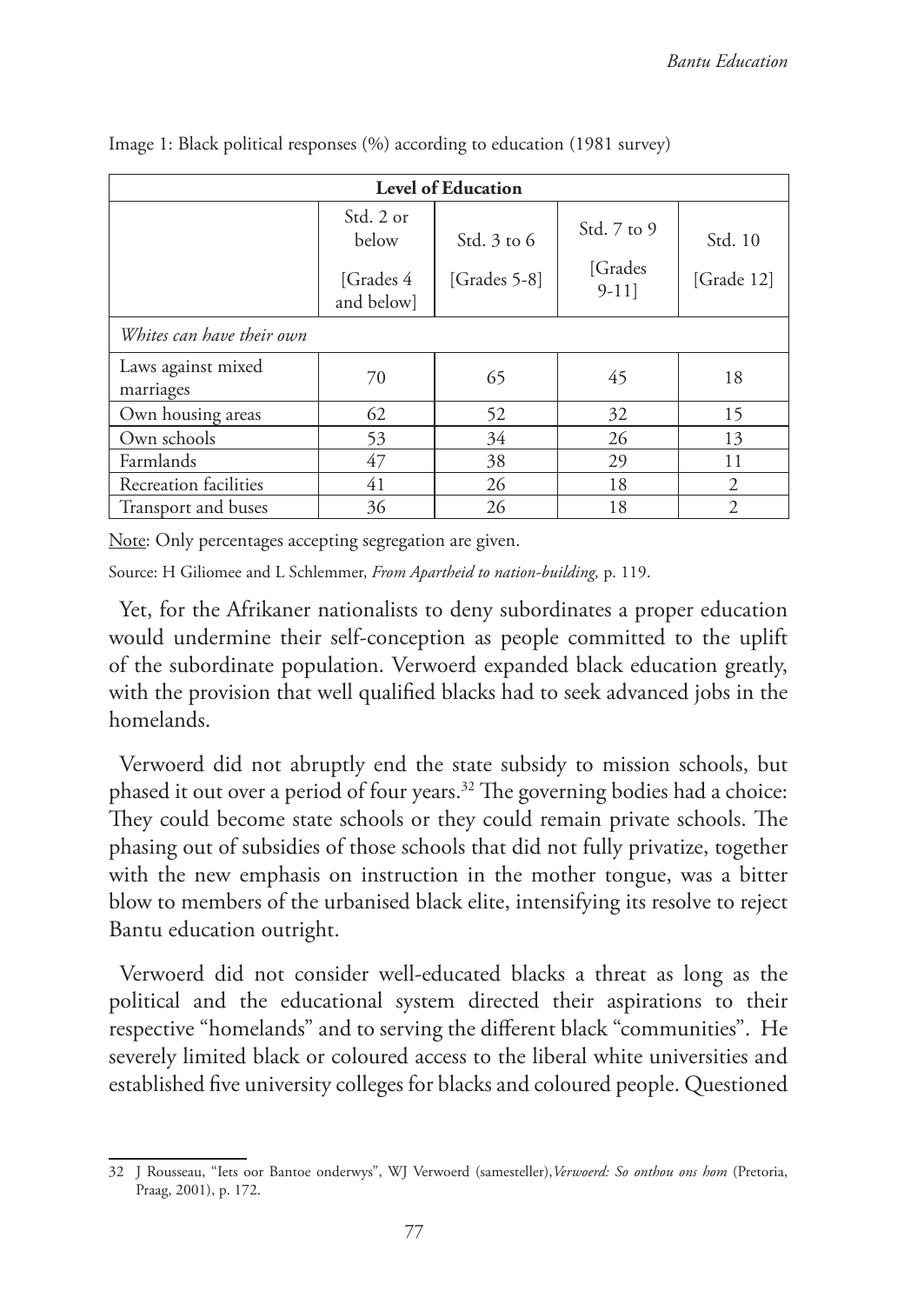about the wisdom of establishing university colleges for blacks, he replied:<sup>33</sup>

We shall have to negotiate frequently with [blacks] in the future over many issues, including education and politics. It would be better to negotiate with people who are well informed and educated.

Despite its flaws, Bantu education signalled the introduction of a modern system of mass primary education for blacks, albeit one that was heavily skewed racially. For twenty years after its introduction the new system encountered little black opposition, with black parents failing to heed the calls for school boycotts.This opposition only surfaced in the mid-1970s after the policy had been adapted to enable large numbers of black children to advance to much higher standards than was possible in the preceding decades.<sup>34</sup>

#### **"Deliberately starving Bantu education of funds"**

Strong criticism has been directed at the insufficient and discriminatory funding of black education. The common assumption is that the blame lies squarely with the policy as announced by Verwoerd. He stated in 1953 that the state's allocation to black education would be pegged at R13 million and that any additional money had to come from direct taxes that blacks paid (R2 million). As a result, the gap in the ratio of white to black per capita spending widened from 7 to 1 in 1953 to 18 to 1 in 1969.

But pegging funding for black education was not implemented as announced by Verwoerd. From the table below it can be inferred that the policy was adhered to only between 1957 and 1962, when there was an increase of only 2% on spending. In the next five years, between 1962 to1967, spending increased by nearly 50%. The government had accepted that the great increases in the enrolment of black pupils had made the policy quite unrealistic. According to Joubert Rousseau, later a Director General of Bantu Education, Verwoerd secured approval for the amount allocated to black education to be supplement from the loan account. The loans were never paid back.<sup>35</sup>

Spending on school buildings for blacks, along with other capital spending, was not brought onto the budget of the education department, as was the

<sup>33</sup> G van de Wall, "Verwoerd, die hervormer", WJ Verwoerd (compiler), *Verwoerd: So onthou ons hom*, p. 166.

<sup>34</sup> Hyslop, "A destruction coming in", pp. 393-410.

<sup>35</sup> J Rousseau, "Iets oor Bantoe-Onderwys", WJ Verwoerd (samesteller), *Verwoerd: So onthou ons hom* (Pretorria, Praag, 2001), p. 172.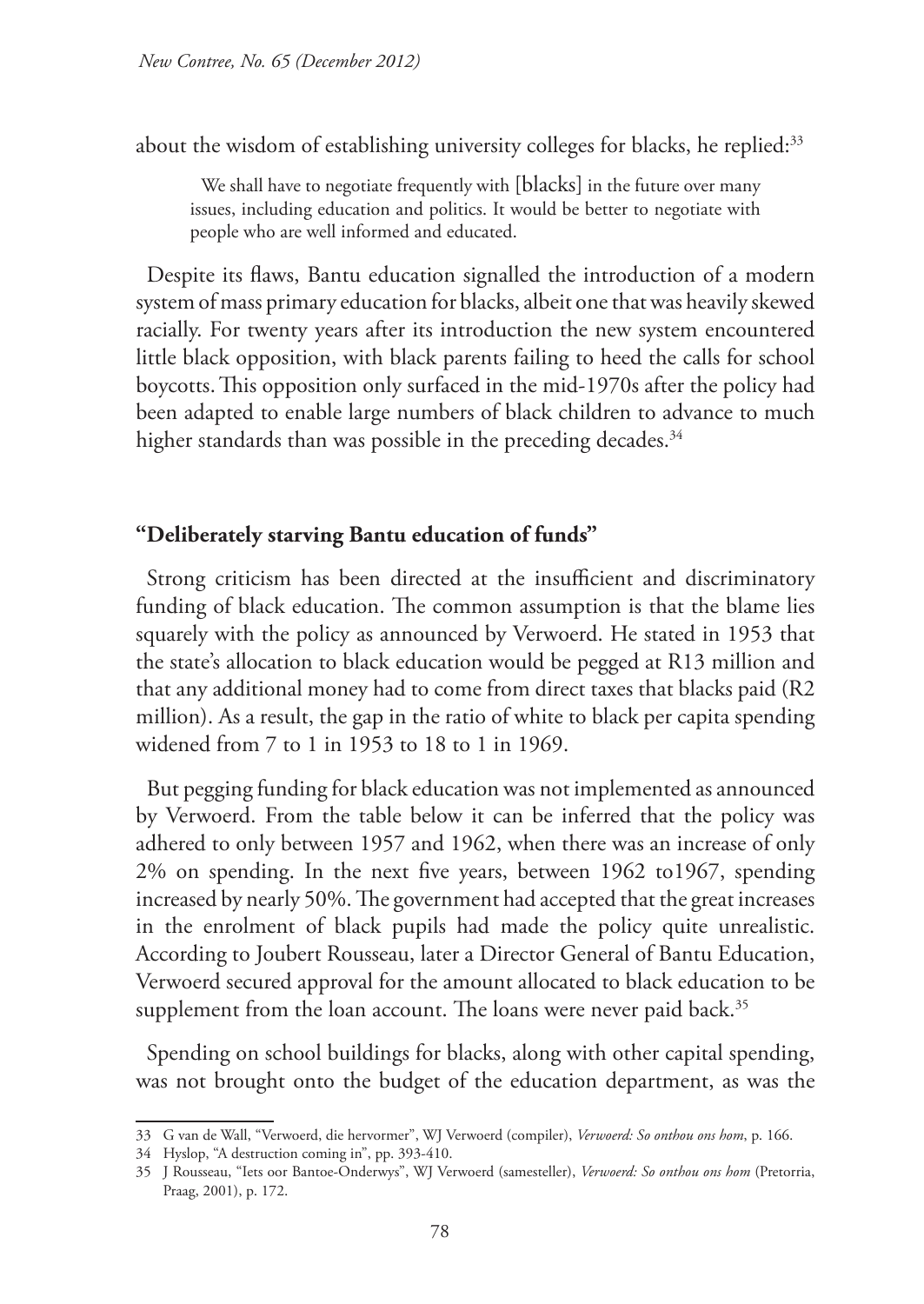case in white education, but on that of the Department of Public Works. Especially during the first fifteen to twenty years of Bantu education, a large part of state spending consisted of expenses related to the construction of school buildings.<sup>36</sup> Without taking this into account, no proper comparison of per capita spending on white and black education can be made. The increases in spending are given in Image 2 below:

| Year | White          | $\frac{0}{0}$<br>change | <b>Coloured</b> | $\frac{0}{0}$<br>change | Indian  | $\frac{0}{0}$<br>change | <b>Black</b> | $\frac{0}{0}$<br>change |
|------|----------------|-------------------------|-----------------|-------------------------|---------|-------------------------|--------------|-------------------------|
| 1952 | 874 582        | n/a                     | 99 706          | n/a                     | 27 319  | n/a                     | 144<br>385   | n/a                     |
| 1957 | 969 553        | 10.9%                   | 122 561         | 22.9%                   | 38 213  | 39.9%                   | 165<br>776   | 14.8%                   |
| 1962 | 1 2 8 0<br>105 | 32.0%                   | 146742          | 19.7%                   | 49 960  | 30.7%                   | 169<br>532   | 2.3%                    |
| 1967 | 1747<br>764    | 36.5%                   | 289 399         | 97.2%                   | 97 031  | 94.2%                   | 254<br>344   | 50.0%                   |
| 1972 | 2719<br>104    | 55.6%                   | 357 346         | 23.5%                   | 152 092 | 56.7%                   | 476<br>671   | 87.4%                   |
| 1977 | 3 1 8 1<br>656 | 17.0%                   | 523 088         | 46.4%                   | 220 598 | 45.0%                   | 640<br>922   | 34.5%                   |
| 1982 | 4 0 9 8<br>822 | 28.8%                   | 807884          | 54.4%                   | 390 698 | 77.1%                   | 1959<br>922  | 205.8%                  |
| 1987 | 3 3 2 0<br>700 | $-19.0\%$               | 1 0 0 7<br>569  | 24.7%                   | 404 647 | 3.6%                    | 3400<br>250  | 73.5%                   |

Image 2: State spending on education 1952 to 1987 in real 1987 rands ('000s)\*

Note: Black figures include TBVC states.

Source: H Giliomee and L Schlemmer, *From Apartheid to nation-building*, p. 106. \*Researched and compiled by Monica Bot.

What should also be taken into account was the major increase in the number of black pupils. The number of blacks in schools increased from 800 000 in 1953 to 2, 750 000 in 1970. This drastically affected the per capita spending on blacks.

Narrowing the large gap in the per capita spending on white and black education proved to be exceptionally difficult. There was firstly a large demographic disparity between whites and blacks. In the 1950s and 1960s the average childbearing black woman had 6,3 children compared to 3,3 in

<sup>36</sup> Interview by author of Dirk Meiring, Director-general of Education and Training during the early 1990s, 16 December 2012.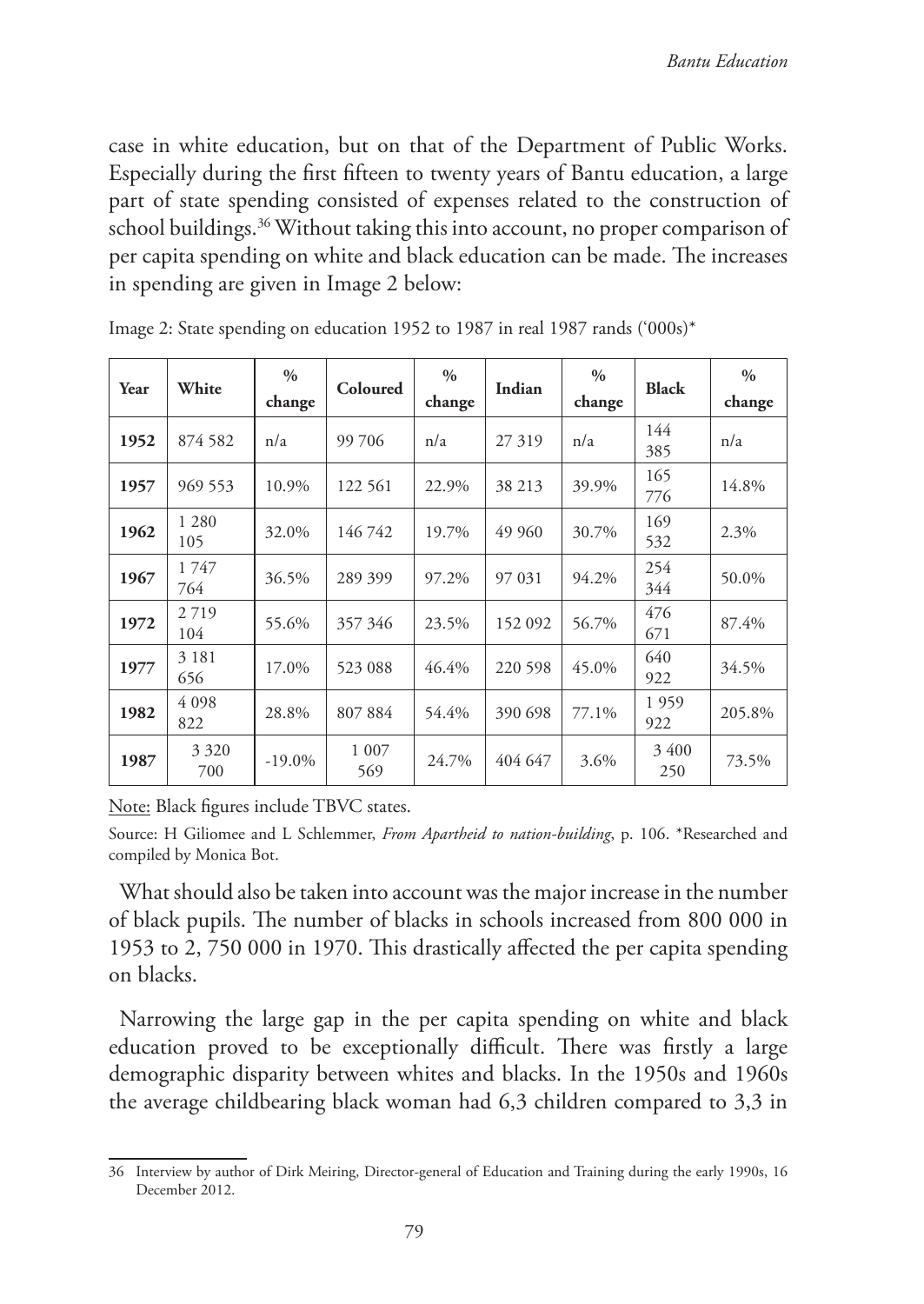the case of white woman.37 Secondly, white teachers received much higher salaries not only because of racial discrimination but also because they were generally much better qualified.38

#### **Black Education "providing insufficient teachers"**

A serious problem affecting the implementation of the policy was the inability to attract a sufficient number of black teachers to meet the growing demand for education. A recent study passes this judgement on the system:<sup>39</sup>

The experience of black schooling during the 1950-70 period was one of partial modernization, generating a higher enrolment of black pupils, without providing additional teaching resources at a comparable rate.

The study found that with respect to the latter issue, "white educational opportunity … was consistently and considerably better than black educational opportunity."

 Other major problems were very large classes and a very unfavourable pupil teacher ratio. The pupil teacher ratio in white government schools never rose above the mid-20 level; by contrast, the pupil teacher ratio in black schools remained in the range 50:1 to 70:1 for a protracted period from 1957 to 1993.40 White teachers were consistently better qualified than their black counterparts. An interesting finding is that black matric pass rates did not respond positively to higher teacher qualifications.<sup>41</sup>

#### **Black Education "discouraging the teaching of mathematics and science"**

In his 1953 speech Verwoerd also remarked that it made little sense to teach mathematics to a black child if he or she could not use it in a career. Probably taking its cue from these words, a recent study alleges that as a result, mathematics was no longer taught as "a core subject in black schools".42 In

<sup>37</sup> Communication to author by Prof Flip Smit, ex- Vice Chancellor, University of Pretoria, and demographer), 25 June 2012.

<sup>38</sup> See discussion in the next section in which source references utilised confirm this observation.

<sup>39</sup> JW Fedderke, R de Kadt and J Lutz "Uneducating South Africa: The failure to address the need for human capital", *International Review of Education*, 46, 3, 2000, pp. 257-258.

<sup>40</sup> JW Fedderke et al*.*, "Uneducating South Africa…", *International Review of Education* , 46, 3, 2000, p. 259.

<sup>41</sup> JW Fedderke et al, "Uneducating South Africa", *International Review of Education*, 46, 3, 2000, p. 262.

<sup>42</sup> F Wilson, *Dinosaurs, diamonds and democracy* (Cape Town, Umuzi, 2009), p. 88.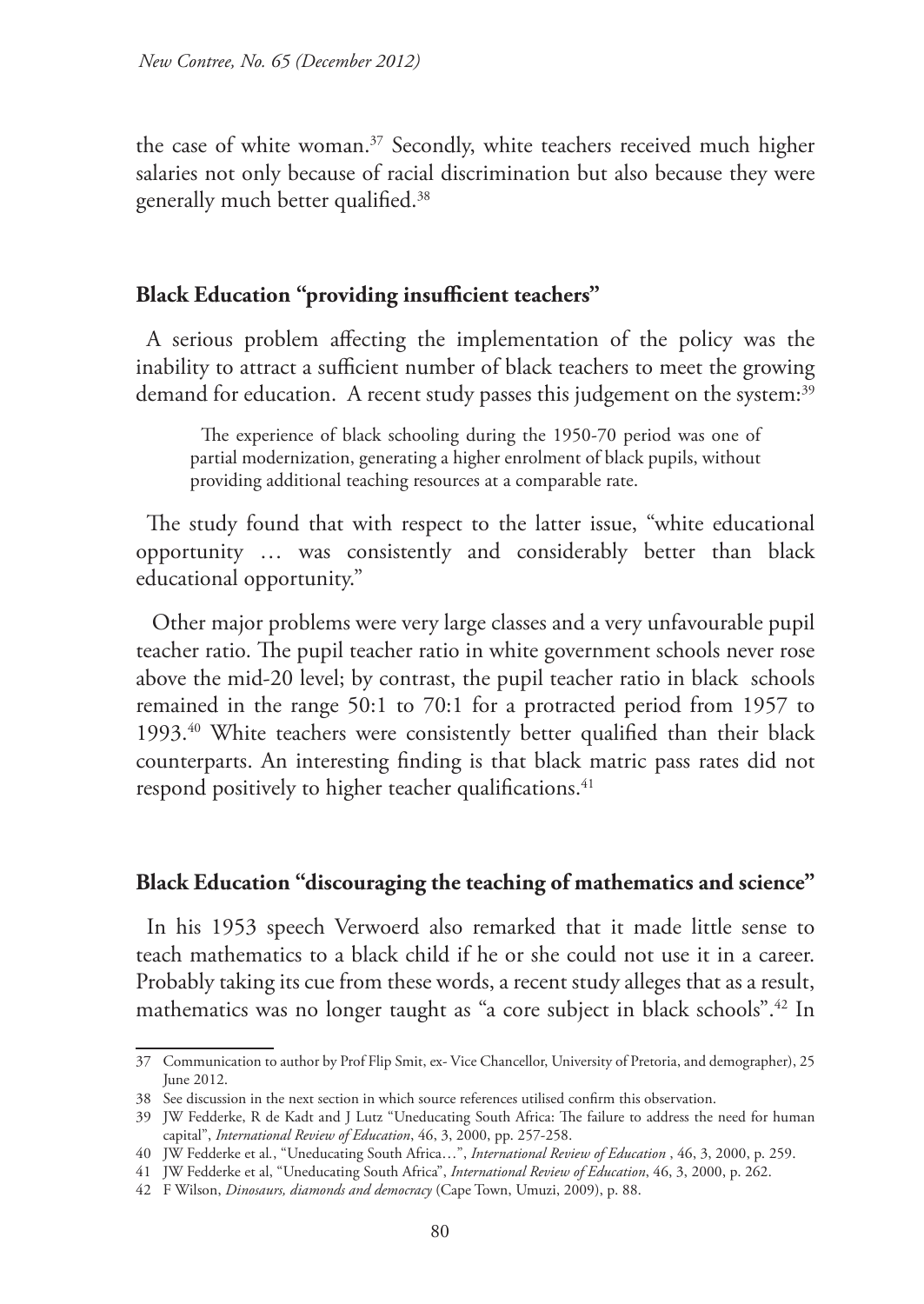fact, the policy did not change and mathematics continued to be a school subject.<sup>43</sup> From 1958 to 1965 a total of only 431 black matriculants passed mathematics.44 The number of blacks who matriculated with a school-leaving certificate remained steady. The main problem was a lack of qualified teachers in key subjects, not only in mathematics but also the natural sciences.

Liberal scholars writing in the 1960s and 1970 criticised some aspects of the Bantu education but also noted the improvement in the provision of mass education and the general standard of literacy. A 1968 study by Muriel Horrell, of the SA Institute of Race Relations, was critical of Bantu Education, especially its use of mother-tongue instruction, but wrote approvingly of the syllabi. Those for primary classes were "educationally sound" and an improvement on the previous syllabi, while those for the junior and the senior certificate were the same as those used for white children.<sup>45</sup> Ken Hartshorne also states that the syllabi of some subjects were "very much the same as those used in white provincial schools and were an improvement on those in use previously".46

## **Bantu Education "stunting black development through mother-tongue education"**

Another major point of conflict between the government and the urbanised black elite was over the extent to which traditional black culture had to be made part of the school syllabus. ZK Matthews argued for the "preservation of the African heritage and for using the powers of the vernacular languages to effect social rejuvenation".<sup>47</sup> Other ANC leaders, however, rejected any "Bantuization of native education": Blacks had to be educated "to live side by side with Europeans".<sup>48</sup>

<sup>43</sup> J Rousseau, "Iets oor Bantoe onderwys", WJ Verwoerd, (samesteller) *Verwoerd: so onthou ons hom* (Pretoria, Praag, 2001), p. 172.

<sup>44</sup> M Horrell, *Bantu Education to 1968* (Johannesburg, SAIRR, 1968), p. 72; J Rousseau, "Iets oor Bantoeonderwys", W Verwoerd (compiler), *Verwoerd: So onthou ons hom*, (Pretoria, Protea, 2001), p. 177.

<sup>45</sup> M Horrell, *Bantu Education to 1968*, pp. 58-59, 71.

<sup>46</sup> K Hartshorne, *Crisis and challenge: Black Education, 1910 –1960* (Cape Town, Oxford University Press, 1992), p. 41.

<sup>47</sup> C Kros, "Deep rumblings: ZK Matthews and African education before 1955", *Perspectives in Education*, 12, 1 (1990), p. 35.

<sup>48</sup> P Walshe, *The rise of African Nationalism in South Africa* (Berkeley, University of California Press, 1971), pp. 150-152.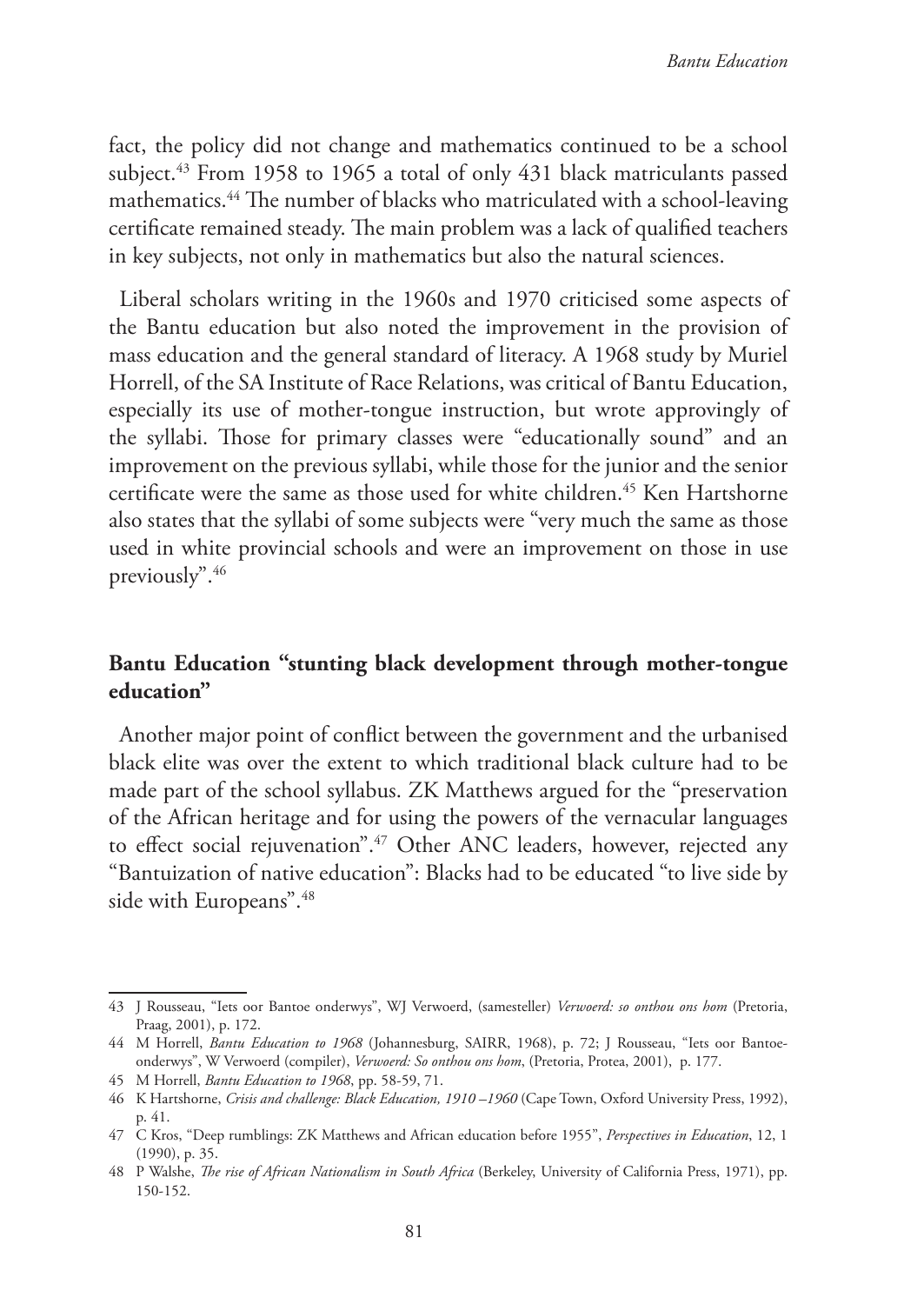Both Verwoerd and Werner Eiselen, who headed the commission that laid the groundwork for the Bantu Education policy, believed in mother-tongue education as the best form of education. A Professor of Anthropology before he became a chief inspector of native education in the Transvaal, Eiselen had a great respect for the particular culture of blacks and genuine concern about the preservation of the Bantu languages.<sup>49</sup> His commission dismissed the idea that there were inherent differences between whites and blacks in intellectual ability. The commission report strongly argued that the education for blacks had to be tied to "a Bantu culture and a Bantu society".<sup>50</sup>

Verwoerd received his secondary school education in the medium of English in Milton Boys School in Bulawayo before enrolling at the University of Stellenbosch. He became the first student in the country to write his doctoral dissertation in Afrikaans. In 1924 he received his doctoral degree, a year before Afrikaans was proclaimed an official language. Afrikaans quickly developed from a low-status language to one that could be used in all walks of life. Afrikaans speakers, along with English speakers, now began to experience what Neville Alexander called "the benefits of mother-tongue education from cradle to university".<sup>51</sup>

Bantu education, as introduced by Verwoerd in 1954, entailed the provision of eight years of mother-tongue education (MTE). In addition, English and Afrikaans were taught as second languages. In the ninth year of school, students were expected to switch to learning through Afrikaans and English, the official languages.

The department laid down the principle that it would not use African languages as medium of instruction in the two highest school standards until the black community requested it. An education advisory council, which was established in terms of the policy, polled the boards of control of black school all over the country to assess their support for different options. It provided the following result: $52$ 

- Afrikaans and English 64%
- Only Afrikaans 5%

<sup>49</sup> TD Moodie, *The rise of Afrikanerdom* (Berkeley, University of California Press), 1975, p. 272.

<sup>50</sup> JD Shingler, "Education and political order in South Africa, 1902-1960" (Ph.D., Yale University, 1973, pp. 279-280.

<sup>51</sup> Cited by D Braam, "A Boost for Mother-tongue education", *Mail&Guardian*, 16 March 2012.

<sup>52</sup> J Rousseau, "Iets oor Bantoe onderwys", WJ Verwoerd (samesteller) Verwoerd: *So onthou ons hom* (Pretoria, Praag, 2001), p. 175 (The source notes that the percentages were rounded off).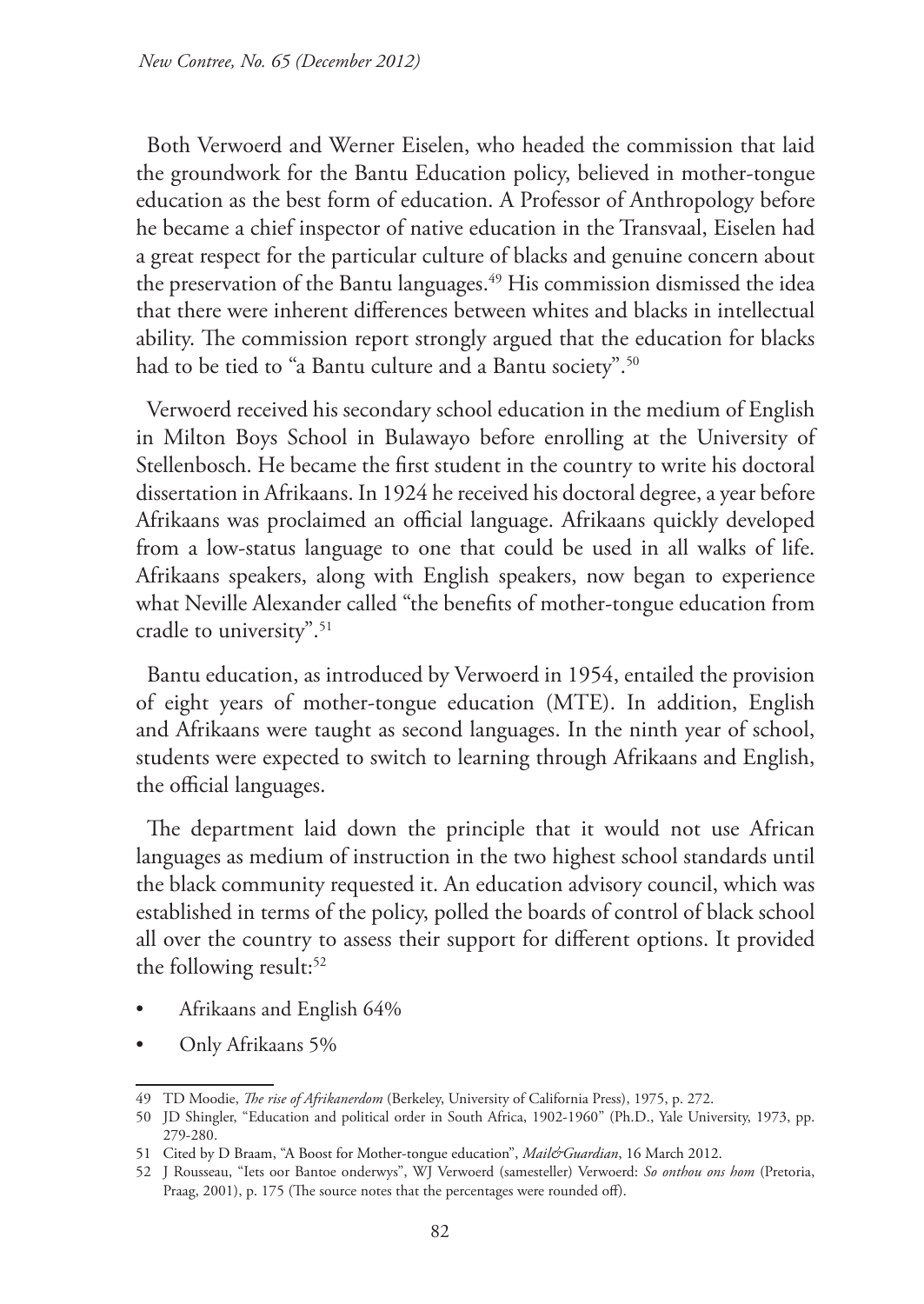- Only English 31%
- Mother tongue 1\%

The scant support for MTE on an advanced level is a significant indication that blacks – unlike Afrikaner nationalists – were not convinced of the merits of mother-tongue instruction.

In 1974 the Department of Bantu Education instructed schools in Soweto and other townships in the southern Transvaal to teach mathematics and social studies in the medium of Afrikaans in Standard Five and upwards. This had to start in 1975. The minutes of cabinet reveal that it had not discussed the instruction before the Department had sent it out. The Department's disastrous action triggered the youth uprising in Soweto in 1976.<sup>53</sup> It now became easy for the black resistance movement to rally against not only Afrikaans as medium of instruction but also against mother-tongue instruction after the very first years in school.

Yet, MTE was not out of line with what many Western scholars regarded as the best educational practice. Kathleen Heugh, an acknowledged authority on language use in education, remarks that developed countries teach their children in the mother tongue because they are convinced that such a policy is pedagogically much sounder. They also believe that it helps people to make a greater contribution to the economy than those taught in a second or third language. Developing countries, by contrast, tend to use the colonial language of instruction because they believe, incorrectly as it happens, that it is a short cut to a good education and job opportunities.<sup>54</sup>

In South Africa the result of Bantu Education between the mid-1950s and mid-1970s was positive, measured by pass rates. Heugh writes that:<sup>55</sup>

… between 1955 and 1975, there was a steady improvement in the achievement in literacy and numeracy… Eight years of MTE resourced with terminological development, text-book production, competent teacher education and competent teaching of English, resulted in a school-leaving pass rate of 83.7% for African students in 1976. This is the highest pass rate to date.

<sup>53</sup> J Kane-Berman, *Soweto: Black revolt, white reaction* (Johannesburg, Ravan, 1978), pp. 12-16.

<sup>54</sup> K Heugh, "Languages, development and reconstructing education in South Africa", *International Journal of Educational Development*, 19, 1999, pp. 301-302.

<sup>55</sup> K Heugh, "Multilingual education policy in South Africa constrained by theoretical and historical disconnections" (Article scheduled to appear during the second half of 2013 in *Annual Review of Applied Linguistics*), Vol. 33, 2012.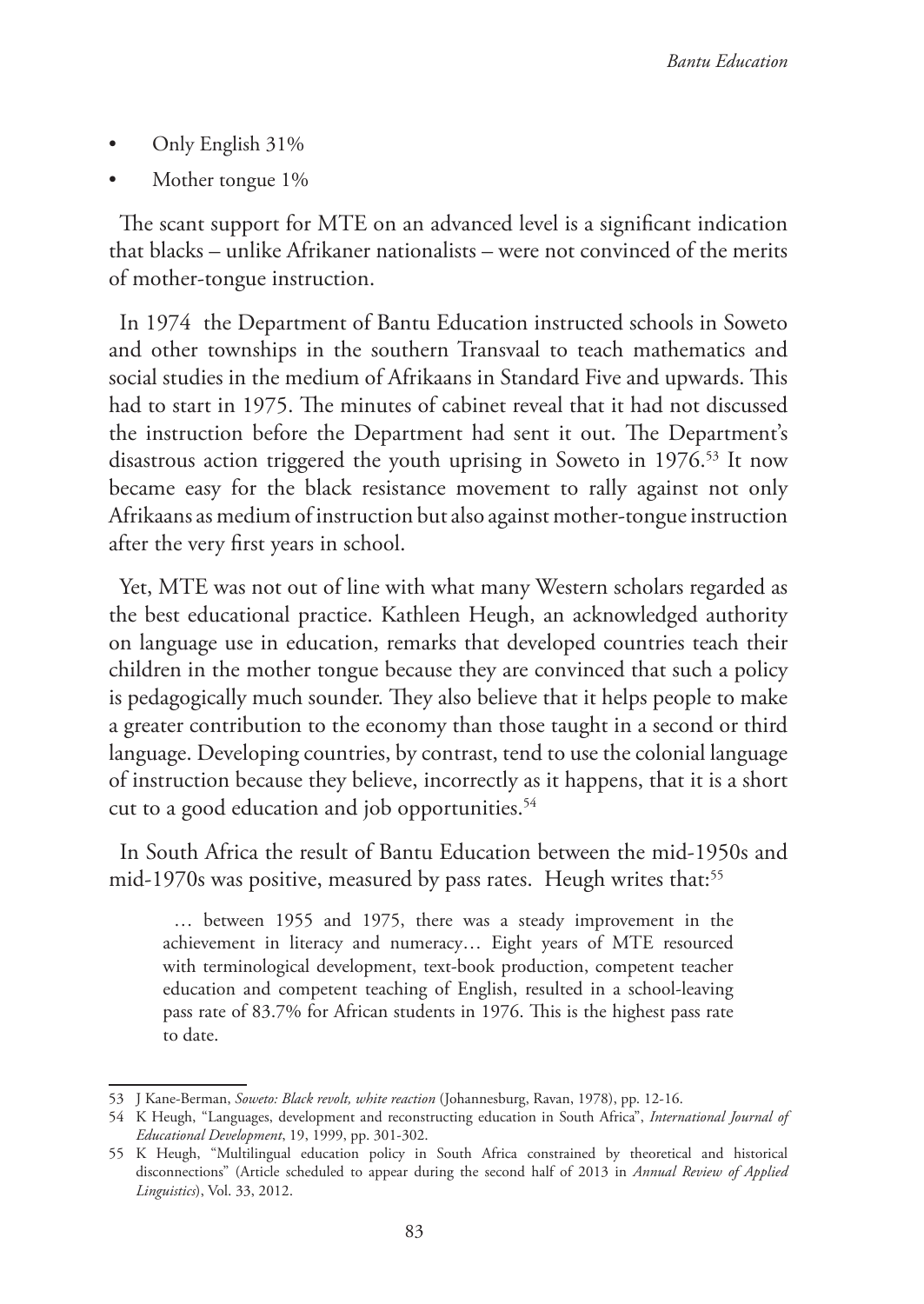Heugh concludes that the education policy of the apartheid government consisted of two phases: the first part, up to 1976, worked to the educational advantage of black students; the second part, from 1976 on, to their disadvantage, with mother-tongue education being limited to three or four years.56 In 1983 the NP government accepted the principle equal opportunities for education, including equal standards, regardless of colour or race. The amount spent on a white pupil was still seven times more than the amount spent on each black pupil.<sup>57</sup> By 1990 the gap had narrowed to 5:1.<sup>58</sup>

When the ANC came to power in 1994, South Africa suddenly found itself in a situation where blacks as members of the new dominant political group had to compete with better educated whites, who seemed destined to remain economically dominant for quite some time. Although per capita spending and the class room size were quickly equalised, black education remained in the doldrums.

At the end of a conference, held on 5 September 2012 in Cape Town, to launch the third Carnegie inquiry into poverty, Deputy President of the ANC, Kgalema Motlanthe, argued that the legacy of Bantu Education hampered rapid progress in the battle against poverty and inequality. There was a dramatic moment when a young black student asked quite a question: "How come the government constantly talks about Bantu Education, Bantu Education, Bantu Education? I didn't grow up under Bantu Education and I'm not sure what it has to do with me - I feel it cannot be blamed for my problems."59

#### **Conclusion**

When Hendrik Verwoerd introduced Bantu education in 1953 the state for the first time assumed chief responsibility for black education. He took special care to address two main concerns of the NP's constituency and the larger white electorate. First, mass education for blacks would have a radicalising political effect. His provincial leader, JG Strijdom, had warned that this could happen. This was why he emphasised that blacks would only have the opportunity for advanced jobs in the homelands.

<sup>56</sup> K Heugh, "Languages, development and reconstructing education", pp. 301-313.

<sup>57</sup> CH Feinstein, *Economic history of South Africa* (Cambridge, Cambridge University, 2005), p. 243.

<sup>58</sup> K Hartshorne, *Crisis and challenge: Bantu Education, 1910 to 1990*, p. 42.

<sup>59</sup> Comment by conference participant to author, 29 August 2012.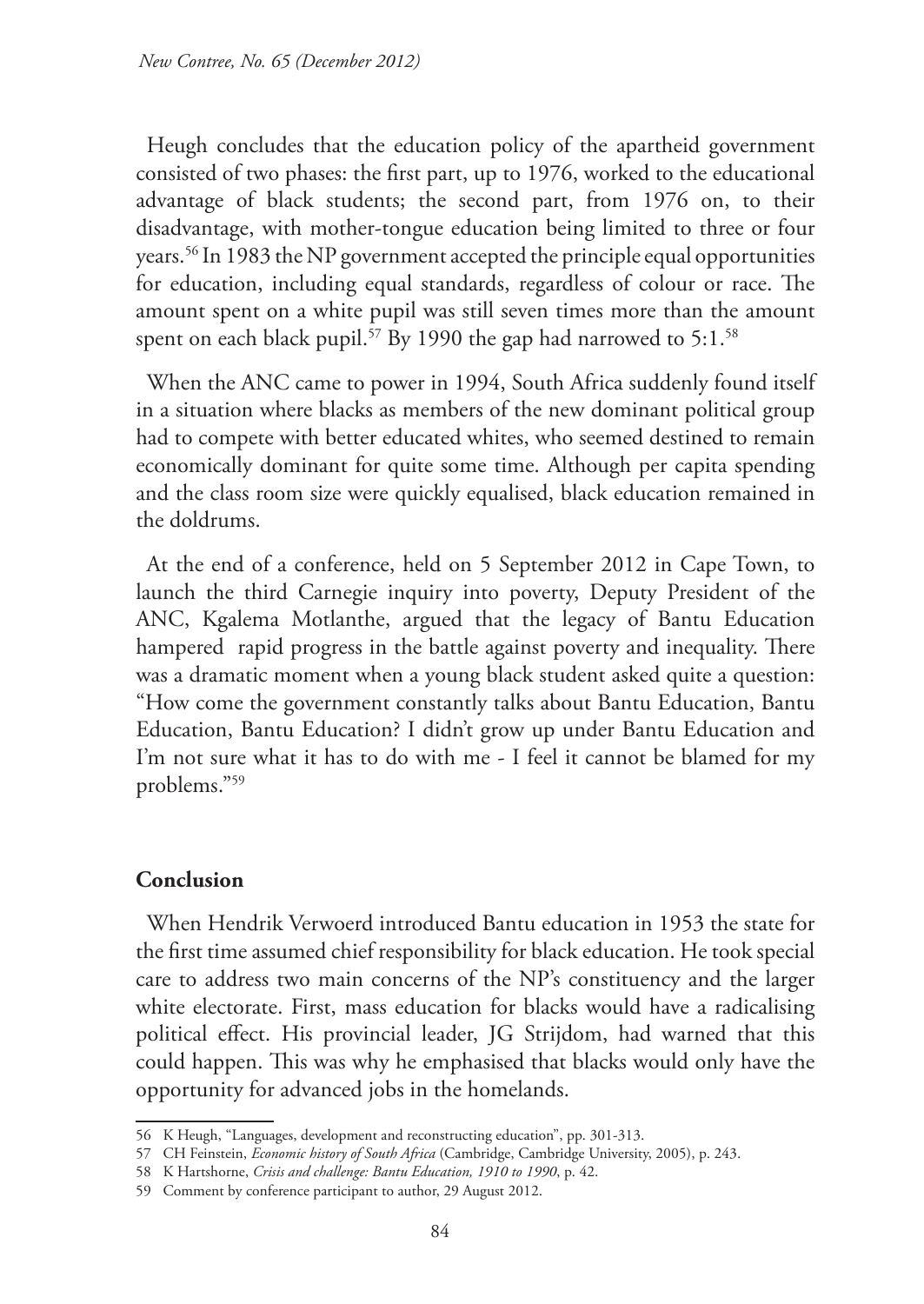Second, the fast growing black population would demand an increasing share of the budget at a time when the economy was not growing particularly fast. Verwoerd addressed this concern when he announced at the outset that the government would put a ceiling on funding by allocating a fixed sum to black education, which would be supplemented by taxes blacks paid.

For years, commentators had assumed the policy was carried out as announced, and gave this as reason why a gap of 1:20 had opened up by 1970 in white black per capita spending. But the practical implementation of the policy took a different course. By 1962 the idea of a ceiling on spending had been discarded. Between 1962 and 1967 funding jumped by more than a third. More importantly, without telling the electorate, the costs of building schools and other capital expenditure were not brought on to the department's budget but on that of the Department of Public Works.

Given the electoral and budget constraints, the Department of Bantu Education went far in realising its policy objectives in the first fifteen years. Syllabi, textbooks and other study material were prepared in nine indigenous languages. Incentives were given to teachers to improve their generally low qualifications. Afrikaans and English, the two official languages, were made compulsory subjects for the first time.<sup>60</sup> Between 1950 and 1970 there was an impressive growth of black pupils from 800 000 to 2,75 million.<sup>61</sup>The target set in the Eiselen report of doubling secondary school enrolment ten years after the introduction of Bantu education was achieved in 1959, the numbers rising from 20 000 to 43 496. Between 1960 and 1966, black children in secondary school increased from 54 598 to 66 568 and the number in Matric grew from 717 to 1608.<sup>62</sup>

Several misconceptions about the Black Empowerment (BE)-Policy must be noted. The use of mother-tongue education for seven of eight years was not a backward step, as some assumed, but a more successful way of teaching and learning. The syllabi in most subjects were the same of those for white children. Verwoerd's words that better blacks would not be able to get higher-level jobs in the so-called white areas were harsh but in line with the policy followed by the previous government. There was no assumption of the inferior potential of black minds. The most important shortcoming in policy implementation

<sup>60</sup> J Rousseau, "Iets oor Bantoe-Onderwys", WJ Verwoerd (samesteller) *Verwoerd: So onthou ons hom* (Pretoria, Praag, 2001), pp. 172-173.

<sup>61</sup> JW Fedderke et al., "Uneducating South Africa…", *International Review of Education* , 46, 3, 2000, p. 262.

<sup>62</sup> Giliomee and Schlemmer, *From Apartheid to nation-building*, p. 118.